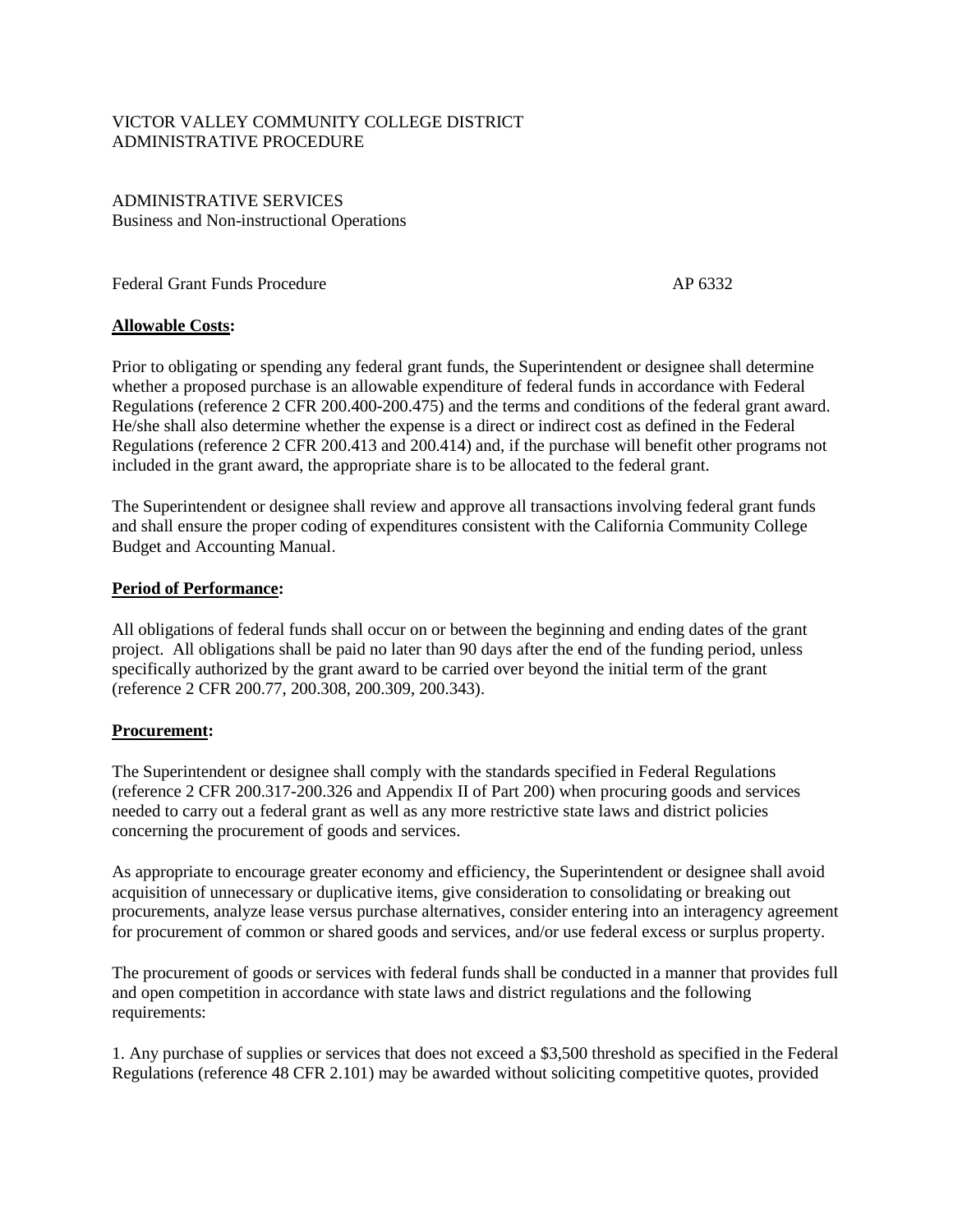the district considers the price to be reasonable and maintains written evidence of this reasonableness in the record of all micro-purchases (reference 2 CFR 200.67, 200.320).

2. For any purchase that exceed the micro-purchase threshold but is less than the bid limit required by Public Contract Code 20111, the Superintendent or designee shall obtain price or rate quotes from an adequate number of qualified sources (reference 2 CFR 200.320).

3. Contracts for goods or services over the bid limits required by Public Contract Code 20111, shall be awarded pursuant to California law and AP 6330 - Bids, unless exempt from bidding under the law.

4. If a purchase is exempt from bidding and the district's solicitation is by a request for proposals, the award may be made by either a fixed-price or cost-reimbursement type contract awarded to the entity whose proposal is most advantageous to the program, with price and other factors considered (reference 2) CFR 200.320).

5. Procurement by noncompetitive proposals (sole sourcing) may be used only when the item is available from a single source, the need or emergency will not permit a delay resulting from competitive solicitation, the awarding agency expressly authorizes sole sourcing in response to the district's request, and/or competition is determined inadequate after solicitation of a number of sources (reference 2 CFR 200.320).

6. Time and materials type of contracts may be used only after a determination is made that no other contract is suitable and if the contract includes a ceiling price that the contractor exceeds at its own risk. A time and materials type of contract means a contract whose cost is the sum of the actual cost of materials and direct labor hours charged at fixed hourly rates that reflect wages, general administrative expenses, and profit (reference 2 CFR 200.328).

For any purchase of \$25,000 or more, the Superintendent or designee shall verify that any vendor used to procure goods or services is not excluded or disqualified by the federal government (reference 2 CFR 180.220, 200.213).

All solicitations shall incorporate a clear and accurate description of the technical requirements for the material, product, or service to be procured. Such description shall not, in competitive procurements, contain features which unduly restrict competition. The description shall avoid detailed product specifications to the extent possible, but may include a statement of the qualitative nature of the material, product, or service to be procured and, when necessary, shall set forth those minimum essential characteristics and standards to which it must conform if it is to satisfy its intended use. When it is impractical or not economical to make a clear and accurate description of the technical requirements, a brand name or equivalent description may be used to define the performance or other salient requirements of procurement, clearly stating the specific features of the named brand which must be met by offers. In addition, every solicitation shall identify all requirements which the offer must fulfill and any other factors to be used in evaluating bids or proposals (reference 2 CFR 200.319).

The Superintendent or designee shall maintain sufficient records to document the procurement, including, but not limited to, the rationale for the method of procurement, selection of the contract type, contractor selection or rejection, and the basis for the contract price (reference 2 CFR 200.318).

The Superintendent or designee shall ensure that all contracts for purchases using federal grant funds contain the applicable contract provisions described in Appendix II to Part 200 - Contract Provisions for Non-Federal Entity Contracts Under Federal Awards (reference 2 CFR 200.326).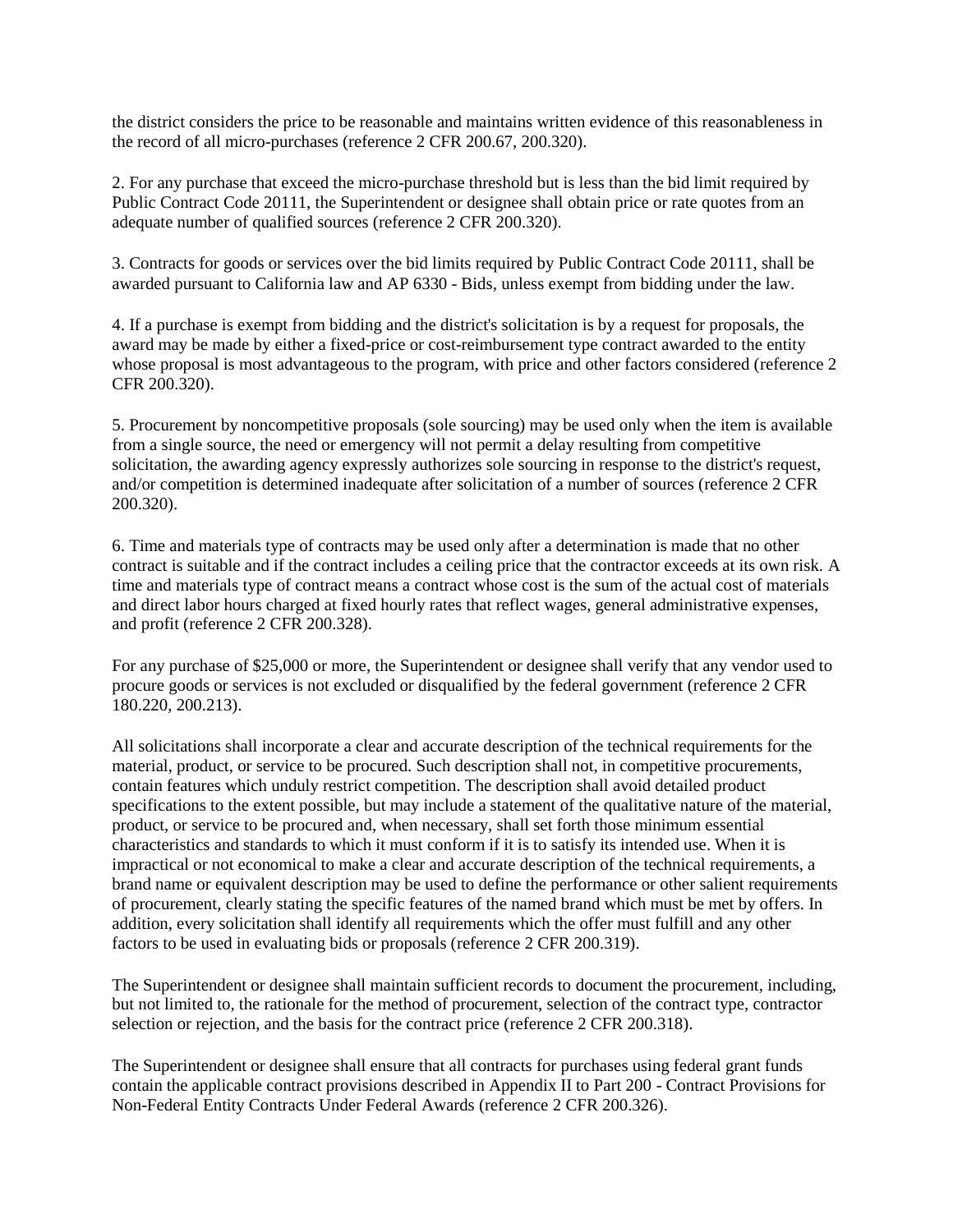## **Capital Expenditures:**

The Superintendent or designee shall obtain prior written approval from the awarding agency before using federal funds to make capital expenditures, including the acquisition of land, facilities, equipment, and intellectual property and expenditures to make additions, improvements, modifications, replacements, rearrangements, reinstallations, renovations, or alterations to capital assets that materially increase their value or useful life (reference 2 CFR 200.12, 200.13, 200.20, 200.33, 200.48, 200.58, 200.89, 200.313, 200.439).

# **Conflict of Interest:**

No Governing Board member, district employee, or district representative shall participate in the selection, award, or administration of a contract supported by federal funds if he/she has a real or apparent conflict of interest, such as when he/she or a member of his/her immediate family, his/her partner, or an organization which employs or is about to employ any of them has a financial interest in or a tangible personal benefit from a firm considered for a contract. Such persons are prohibited from soliciting or accepting gratuities, favors, or anything of monetary value from contractors or subcontractors unless the gift is an unsolicited item of nominal value (reference 2 CFR 200.318).

Employees engaged in the selection, award, and administration of contracts shall also comply with BP 2710 and 2712 - Conflict of Interest.

## **Cash Management:**

The Superintendent or designee shall ensure the district's compliance with Federal Regulations (2 CFR 200.305) pertaining to payments and cash management, including compliance with applicable methods and procedures that minimize the time elapsing between the transfer of funds to the district and the district's disbursement of funds (reference 2 CFR 200.305).

When authorized by law, the district may receive advance payments of federal grant funds, limited to the minimum amounts needed and timed in accordance with the actual immediate cash requirements of the district for carrying out the purpose of the program or project. Except under specified conditions, the district shall maintain the advance payments in an interest-bearing account. The district shall remit interest earned on the advanced payment to the awarding agency on an annual basis, but may retain interest amounts specified in the Federal Regulations for administrative expenses (reference 2 CFR 200.305).

When required by the awarding agency, the district shall instead submit a request for reimbursement of actual expenses incurred. The district may also request reimbursement as an alternative to receiving advance payments (reference 2 CFR 200.305).

The Superintendent or designee shall maintain source documentation supporting the expenditure of federal funds, such as invoices, time sheets, payroll stubs, or other appropriate documentation.

# **Personnel:**

All district employees who are paid in full or in part with federal funds, including employees whose salary is paid with state or local funds but is used to meet a required match or in-kind contribution to a federal program, shall document the amount of time they spend on grant activities (reference 2 CFR 200.430).